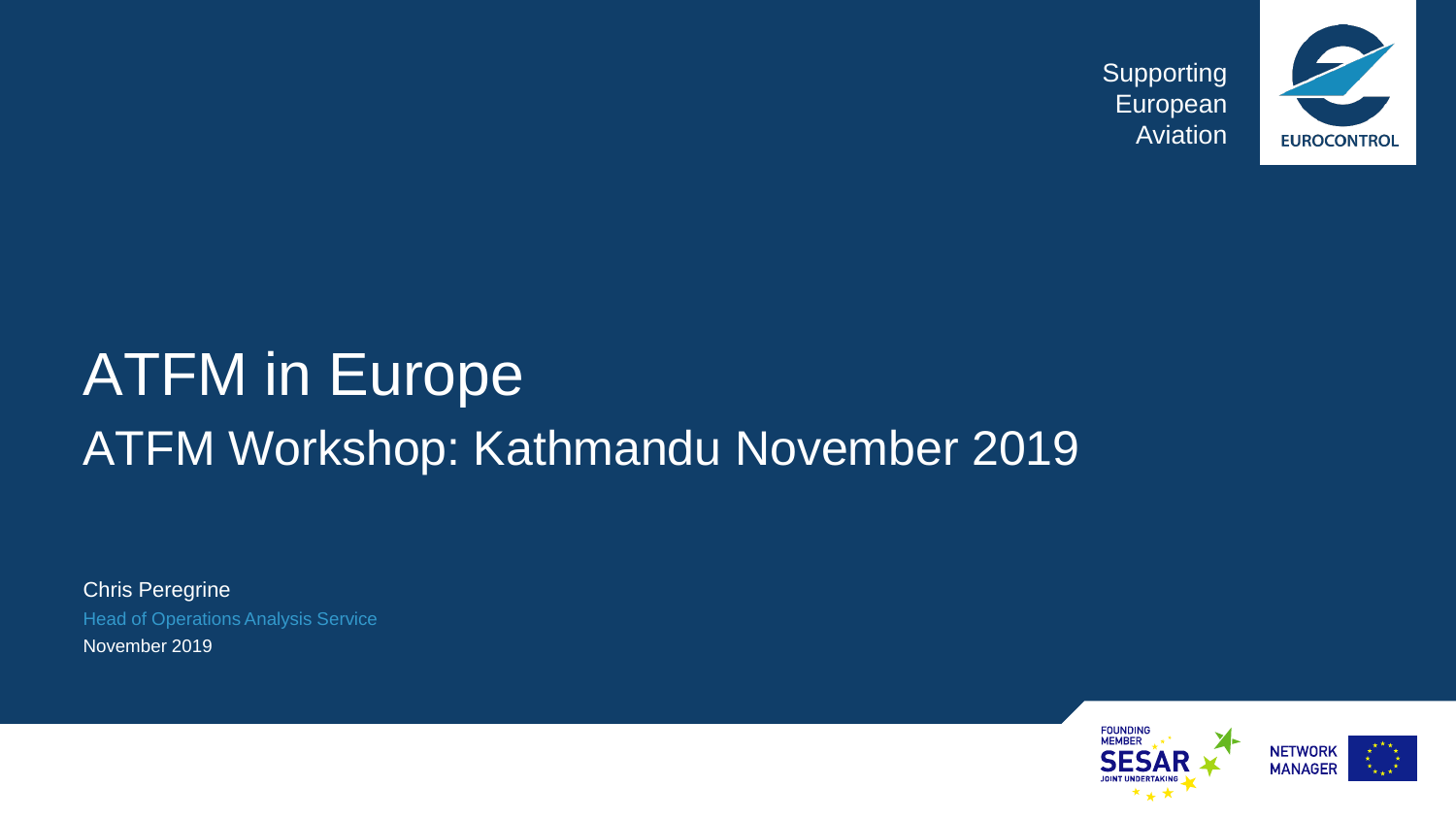

- ATFM in the 1980s 5 sub-regional FMUs
	- London
	- Frankfurt
	- Paris
	- Madrid
	- Rome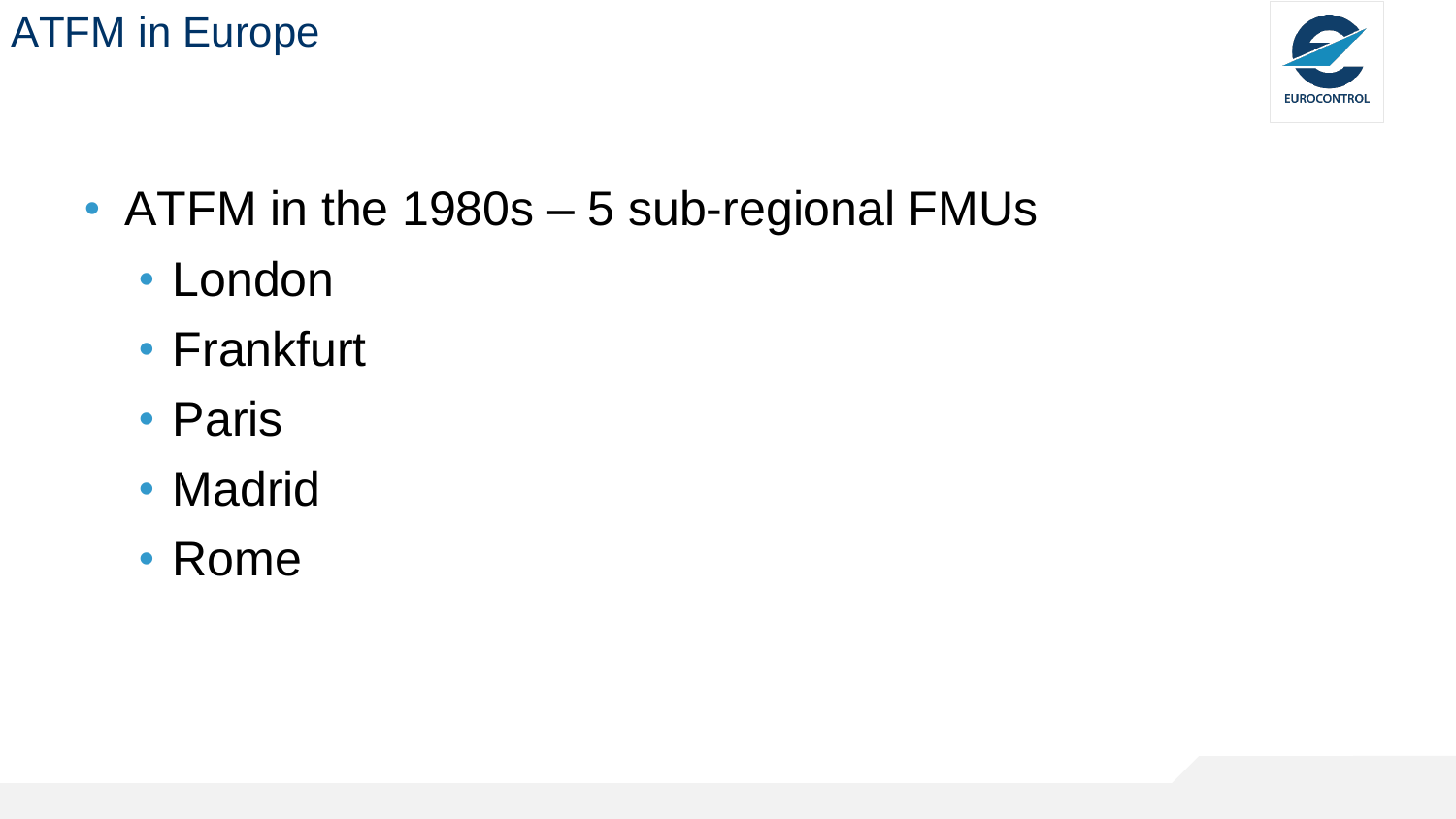

- Shortcomings
	- Inaccurate picture of Demand no single Flight Plan
	- Slot approval request for every flight (no automation)
	- Waste of Capacity
	- High Delays
	- Inflexible



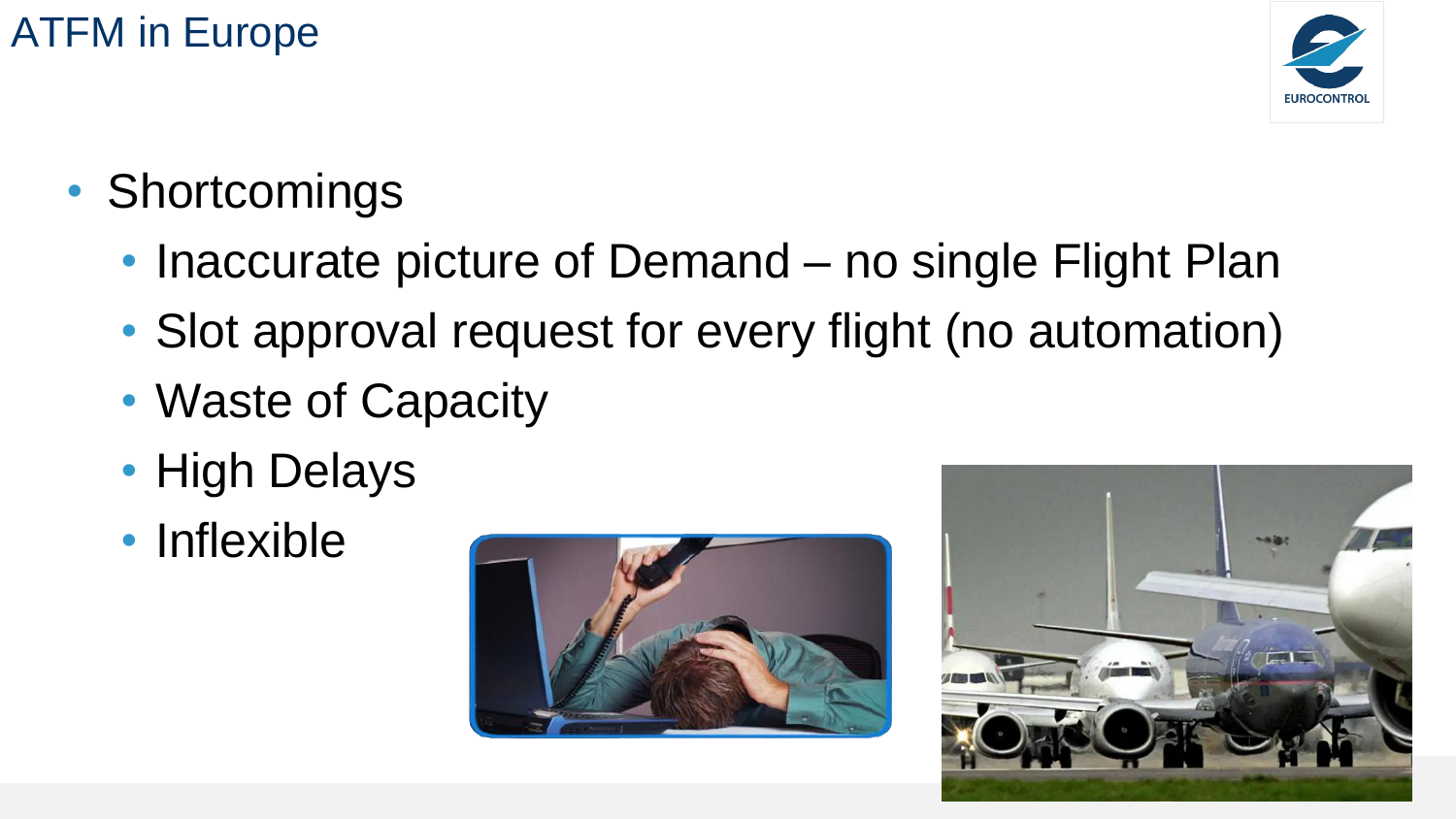• Evolution of Flow Management



- Political decision to create CFMU by ECAC Minister of Transport **(1988)**
- Decision to create centralised flight plan processing unit (IFPS).
- ICAO Provisions (Doc 7030) ATFM available to all EUR states
- April 1996 ATFM operations 6 states
- 2018 43 states, 41 Eurocontrol members, 2 bilateral agreements



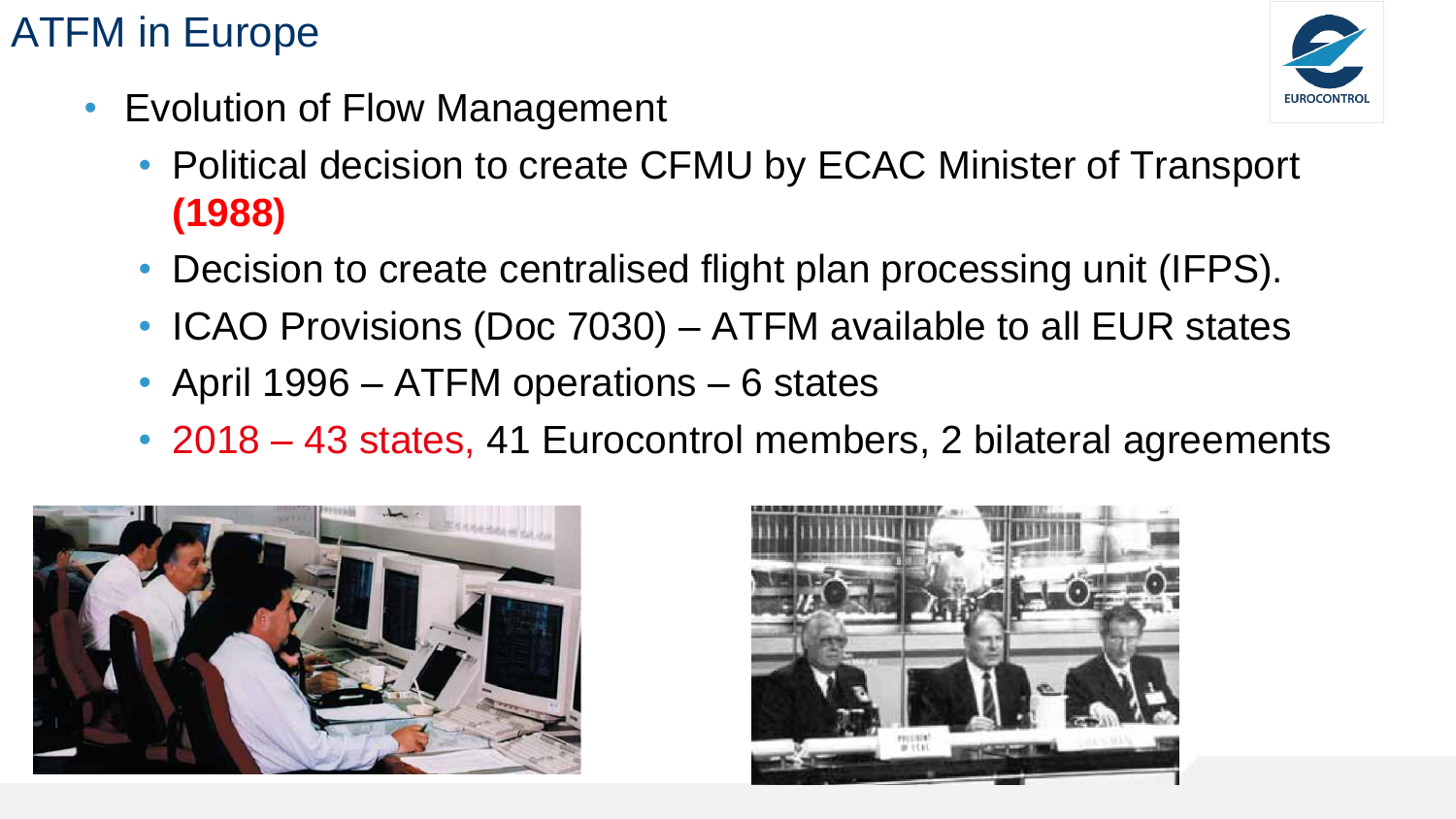

# 2018 – 43 states, 41 Eurocontrol members, 2 bilateral agreements

Member countries of the ECAC are shown as nongray. ECAC, Eurocontrol, ECAA, EU ECAC, Eurocontrol, ECAA ECAC, Eurocontrol ECAC, ECAA **ECAC**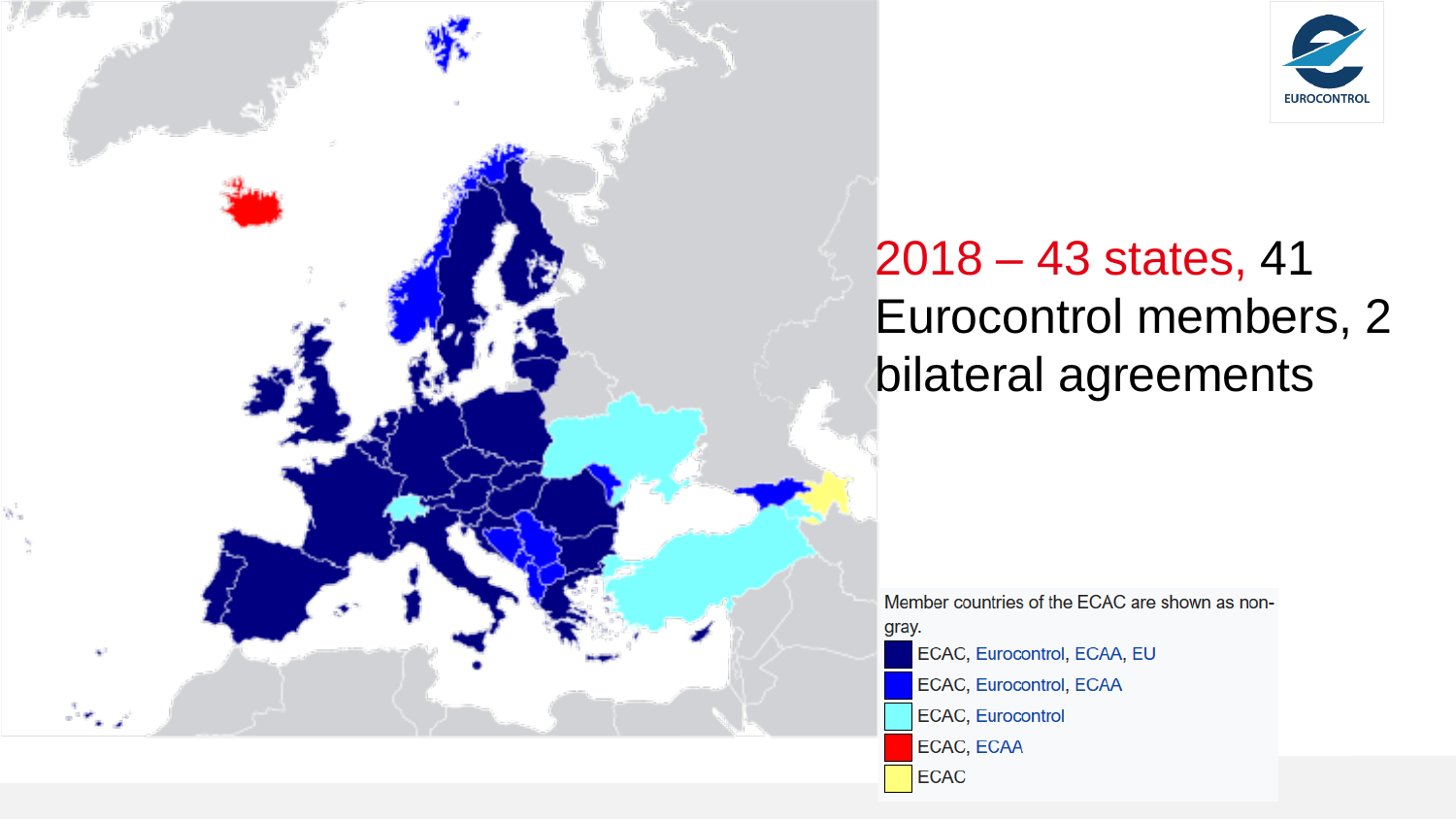- Evolutions since 1996
	- 1996 Airspace Data, IFPS, CFMU
	- 1998 Flexible Use of Airspace
	- 2000 ATFM > ATFCM Capacity Optimisation,
	- 2004 TACT to ETFMS Integration of surveillance data
	- 2009 Integration of Airport CDM data
	- 2009 Network Operations Portal
	- 2010 ATFM for disruption and crisis management
	- 2010 ATFM and Flight Efficiency
	- 2011 CFMU to Network Manager
	- 2011 Operations Planning Operations Post operations and performance management
	- 2012 EU SES Performance targets
	- 2012 Short term ATFM Measures (STAM) ATC <> ATFM
	- 2012- 2018 Many system and processes improvements (CCAMS, B2B in ATFM)
	- 2020 and beyond- iNM system.

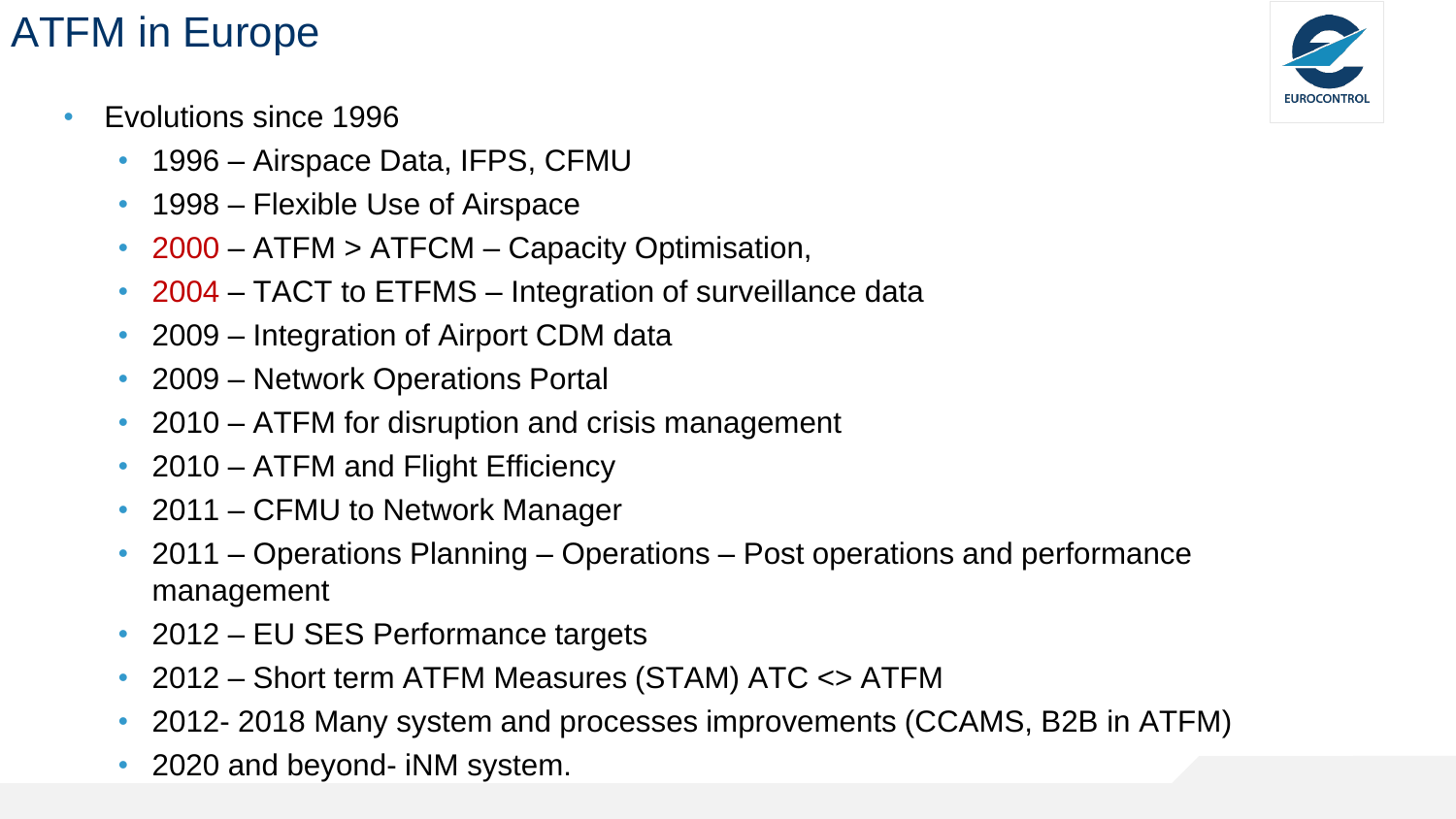

• ATFM Objective

• Air Traffic Flow Management (ATFM) is an ATM service established with the objective of contributing to a safe, orderly and expeditious flow of air traffic by ensuring that ATC **capacity is utilised to the maximum extent possible**, and that the traffic volume is **compatible with the capacities declared** by the appropriate ATS authority.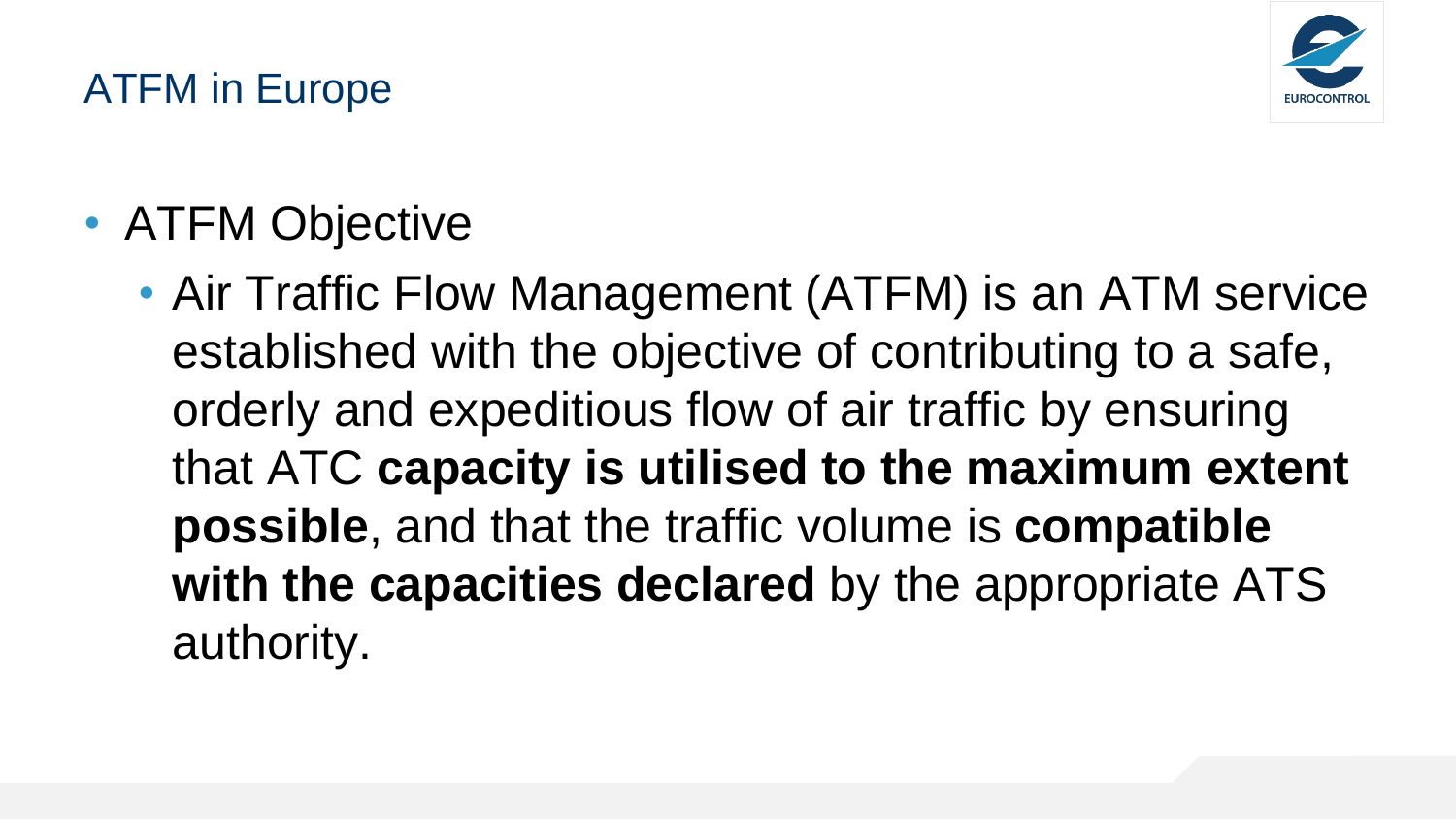#### Network Operations Concept

 $\sigma^{\mathcal{L}}$ 



**AIRPORTS** 

AIRCRAFT OPERATORS



ATC TOWERS

FMP - AIR TRAFFIC<br>CONTROL CENTERS

Unique collaboration of all ATM stakeholders

NM OPERATIONS CENTRE

 $-121$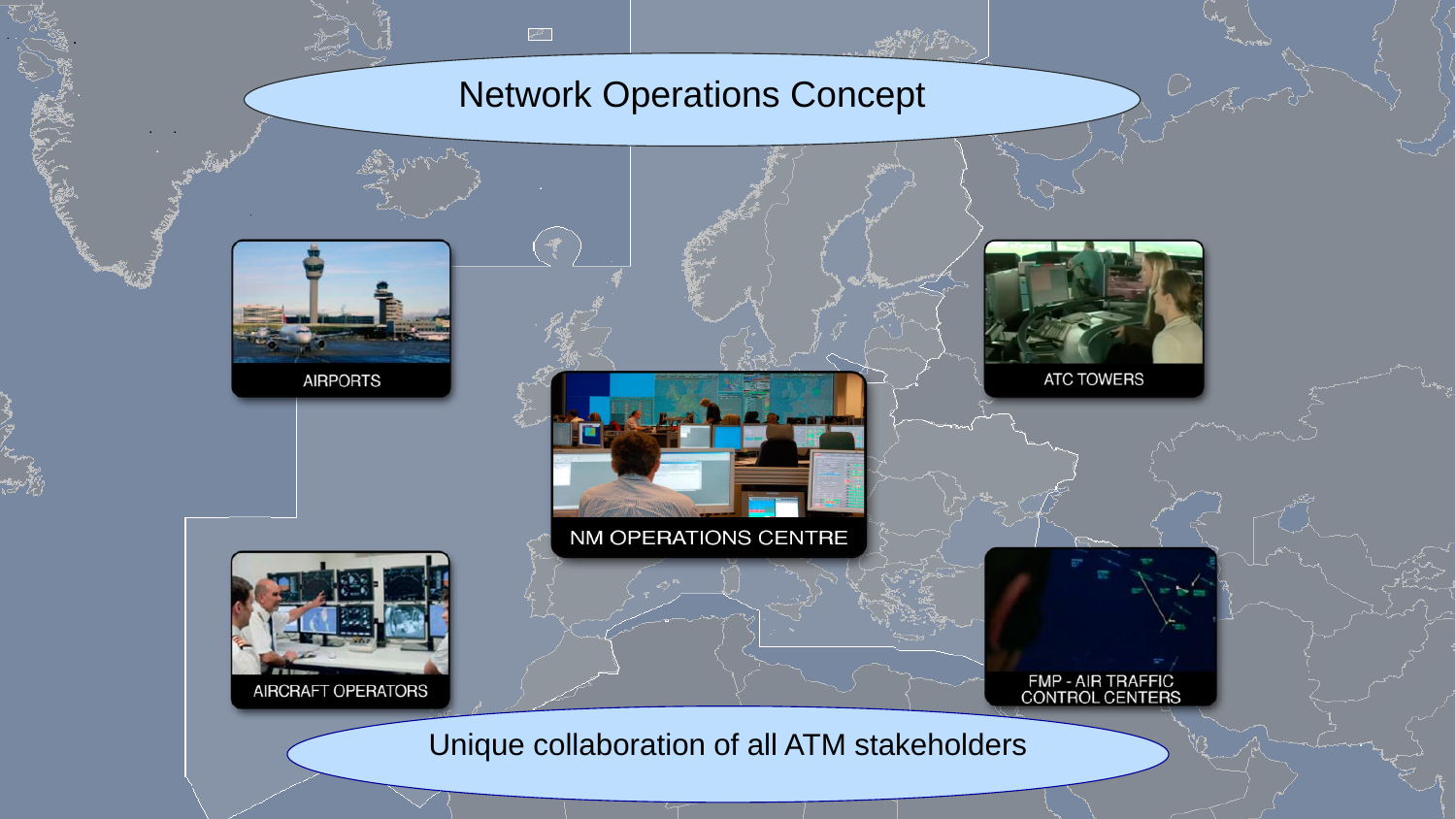

- Centralised ATFM, fully collaborative between all Operational actors
- Five milestone activities
	- Strategic (NOP)
	- Pre-tactical (D-6) and event management
	- Tactical (real-time operations)
	- Post-operations reporting and performance measurement
	- Crisis & contingency management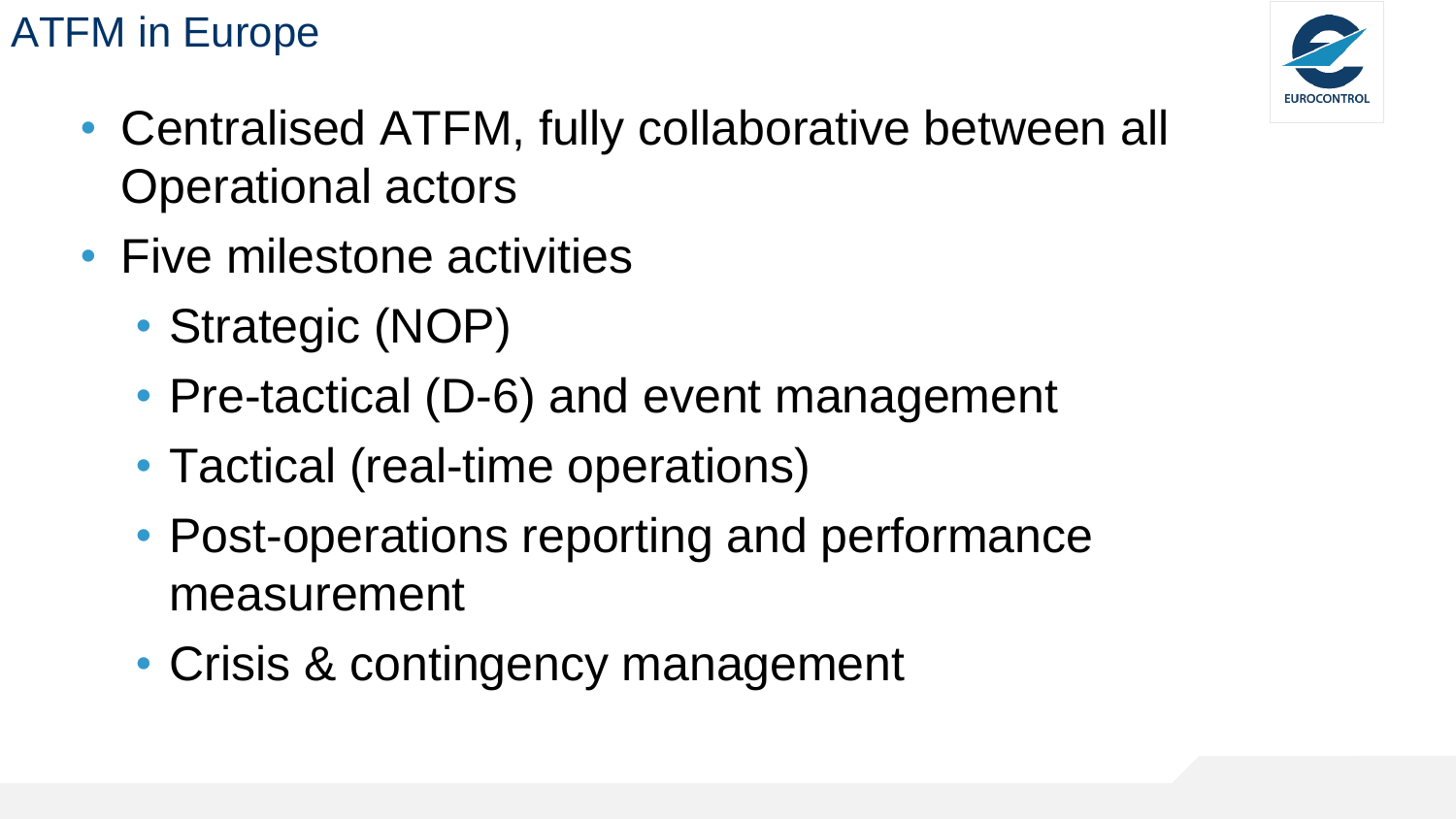# **Strategic**



#### • **Timeframe**

- From five years until one week before real-time operations
- **Coordination**
	- The Network Manager Operations Centre (NMOC) helps the Air Navigation Service Providers (ANSPs) predict capacity they will need to provide in each of their air traffic control centers
	- Route Availability Document (RAD) a structure of air routes across Europe designed to balance the air traffic flows and maximise capacity
	- Additional scenarios created to avoid imbalances between capacity and demand for events taking place a week or more in the future
	- The capacity commitments of every operational stakeholder in the network are reflected in a common planning document: the Network Operations Plan (NOP).
	- Manage significant events (Olympic games, Air show and more)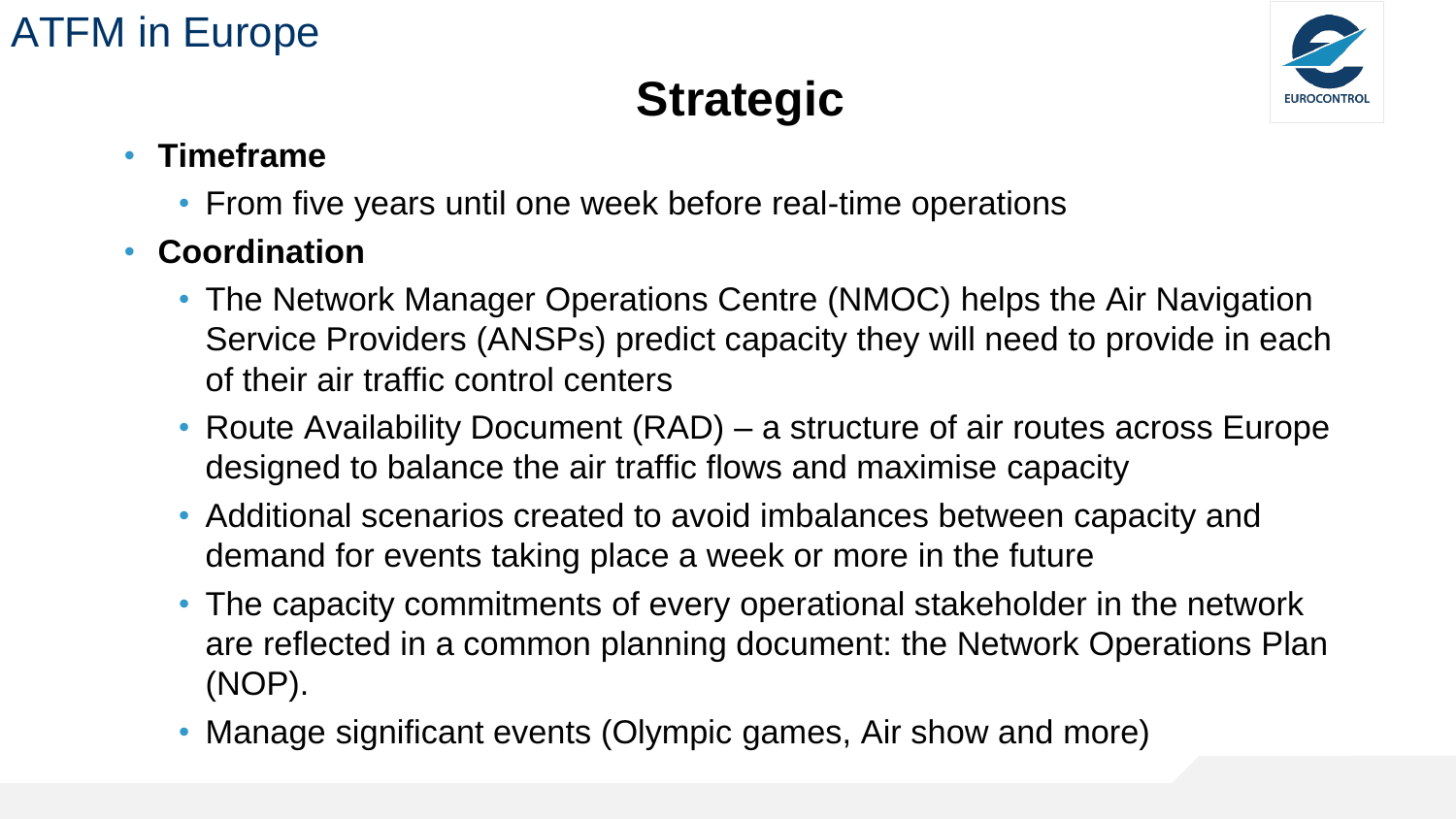

# **Pre - Tactical**

- **Time frame** 
	- D-6 to D-1
- **Coordination**
	- Daily Plan (optimising the overall ATM network performance, minimising delay and cost)
	- Inform partners about the ATFM measures that will be in force in European airspace on the following day via the publication of the agreed plan for the day of operations. The Daily Plan is published on the NOP Portal
	- Operational scenarios created to anticipate specific events which may cause congestion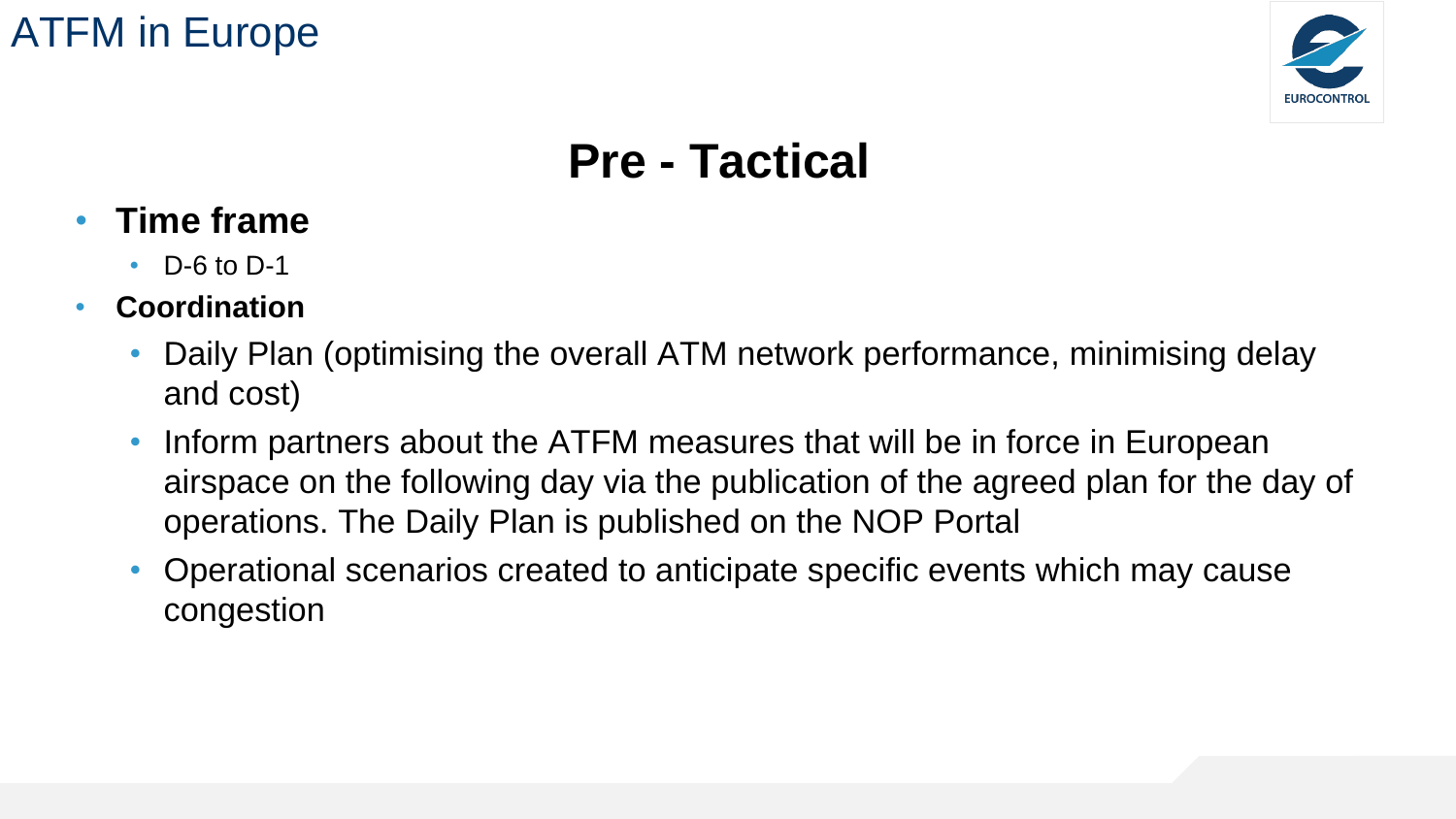

## • **Tactical**

- **Timeframe**
	- Day of Operation
- **Coordination:**
	- Adapting D-1 daily plan depending upon actual situation.
	- Optimise network: Rerouting, Applying/Adapting new measures, modifying restrictions
	- Consulting with partners to ensure best outcomes.
	- Communicating with all stakeholders all adaptations to plan throughout the tactical period.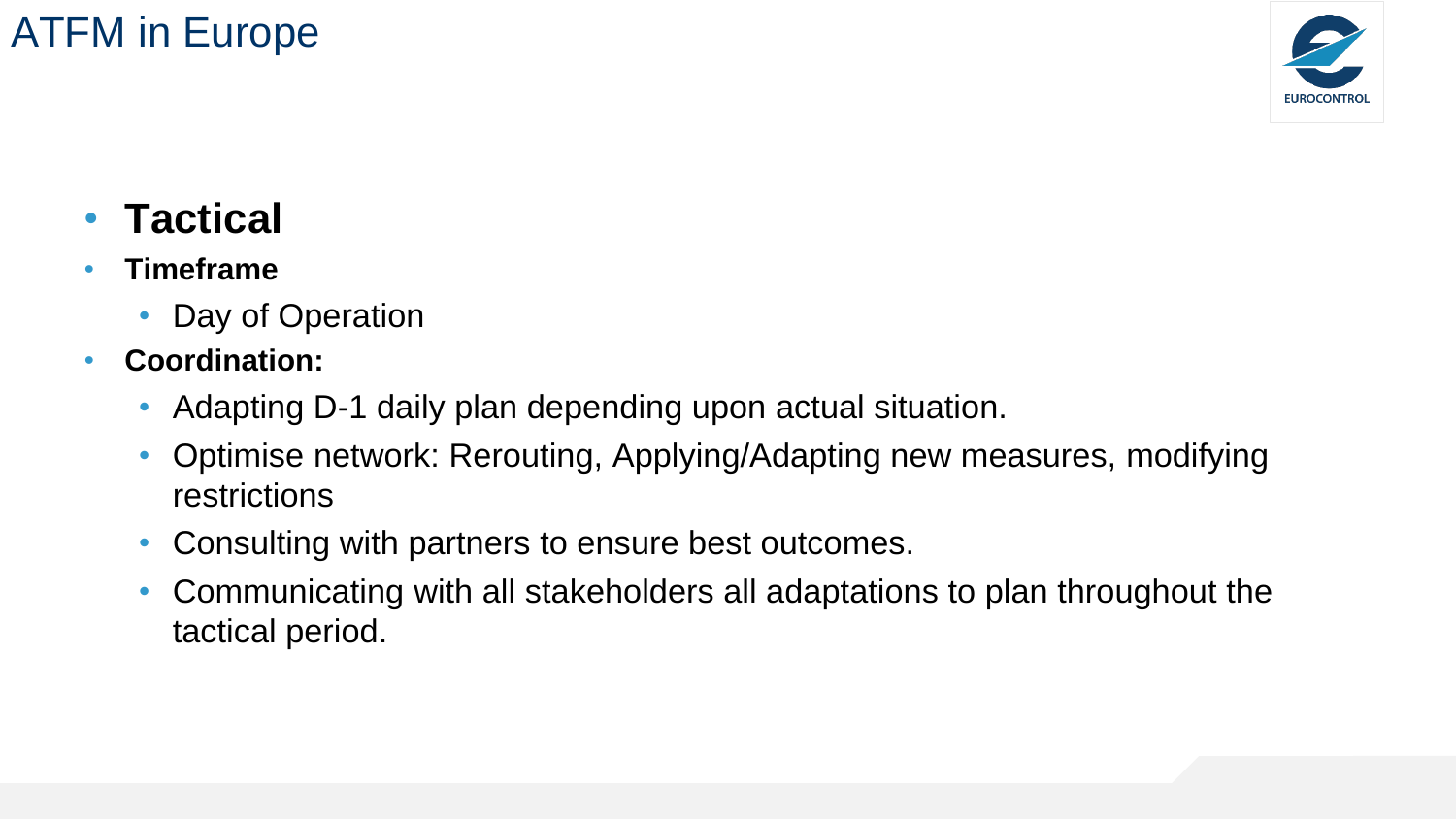

#### • **Post Operations**

- Closes the loop: Continuous improvement
- Data led Simplify data retrieval: Efficient analysis.
- Collects feedback from all partners and systems
- Lessons learned exercises in full transparency
- No blame culture
- Link to KPIs Performance reporting and evolution.

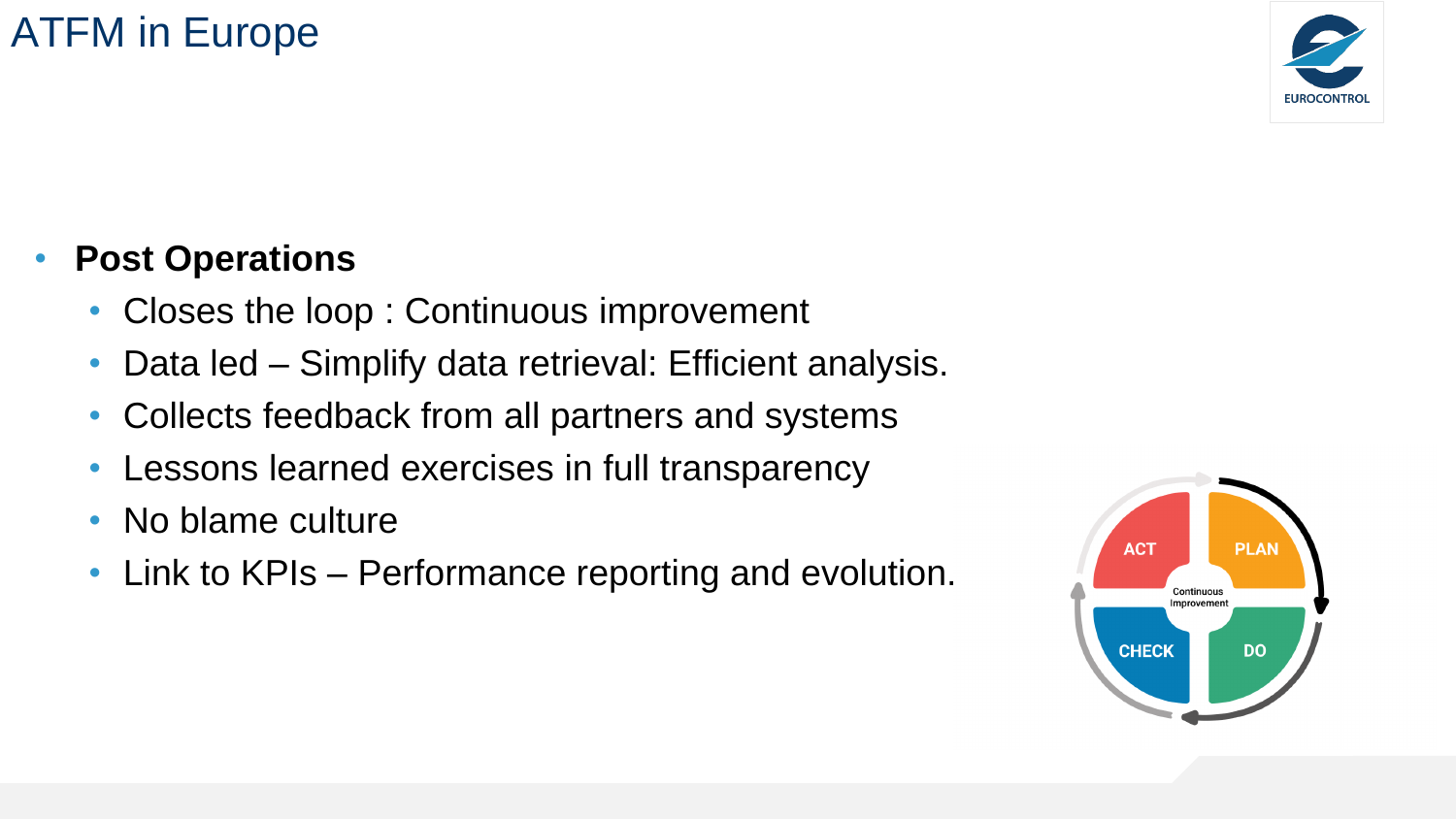

• Crisis & contingency management





Normal traffic density in Europe on 18 April 2010

Traffic density at 4pm on 18 April 2010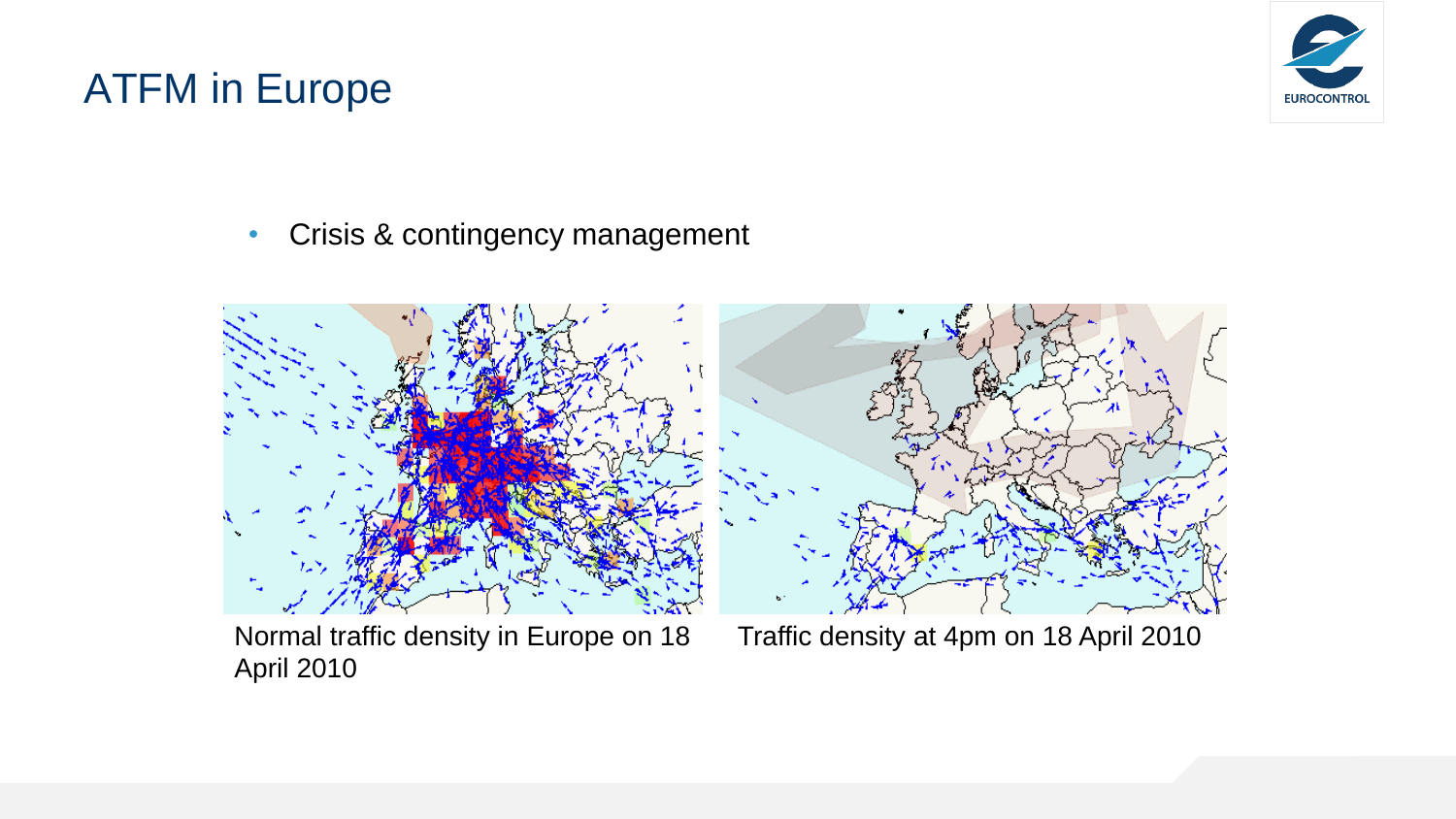





- Network Manger ATFM: 4 cornerstones:
	- Airspace Data Management and EAD Data Management
	- IFPS
	- ATFM-ETFMS
	- Flight Data: Collection and redistribution. Additional data provided through B2B services.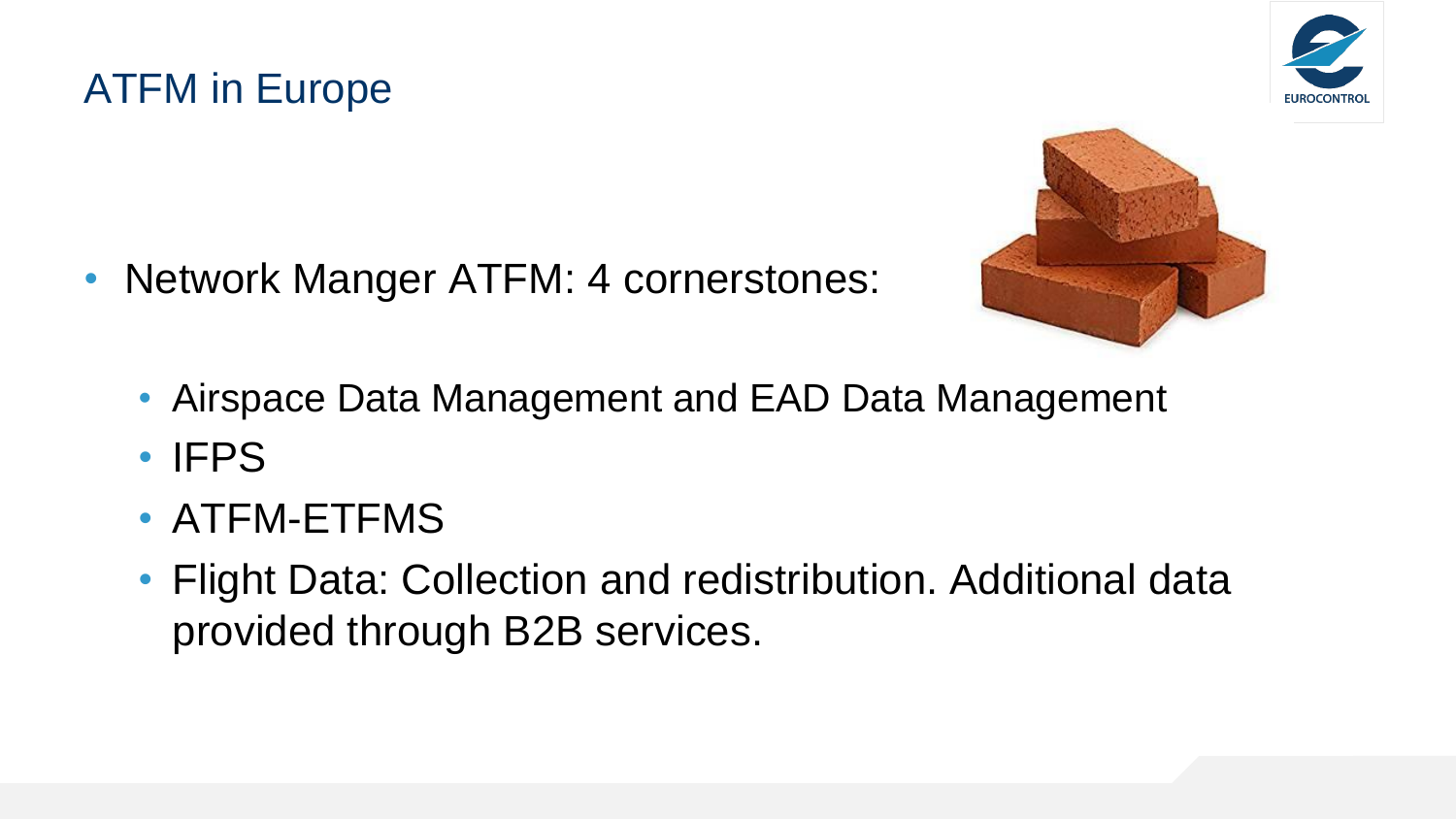

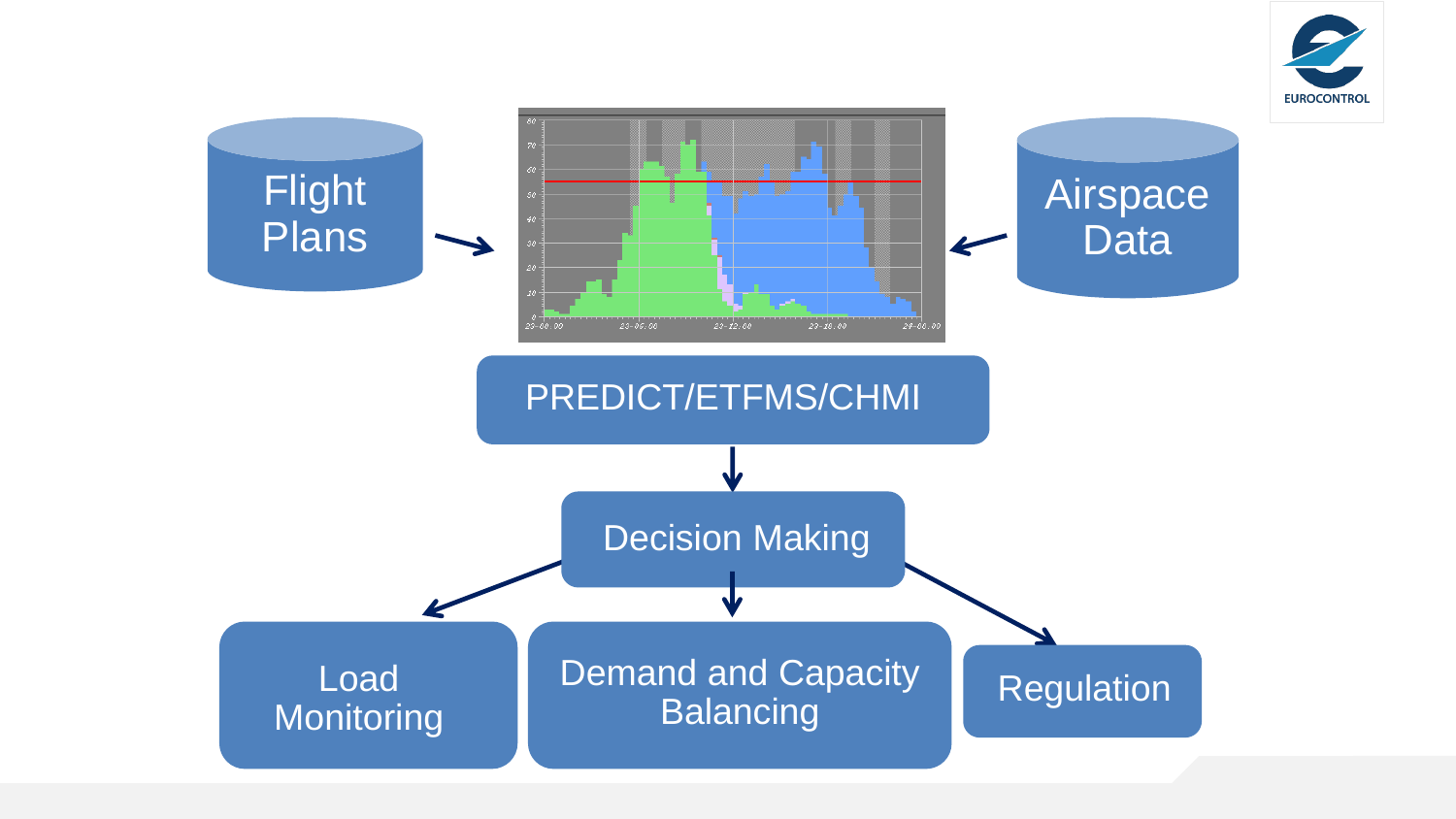

#### **Airspace Management and EAD Data management**

- Airspace Data Management manages all necessary airspace information to feed Network Manager Operational systems
- Central and permanently updated view of the European airspace for effective decision making
- All 43 countries part of EUROCONTROL's area of operations send their airspace and aeronautical data through centralised systems dedicated to this task
- Both static and dynamic data flows are input into ETFMS and IFPS systems to provide a constantly updated network view; they support the Air Traffic Flow and Capacity Management (ATFM) activities
- EAD is the world's largest Aeronautical Information System (AIS), a centralised reference database of quality-assured aeronautical information and, simultaneously, a fully integrated, state-of-the-art AIS solution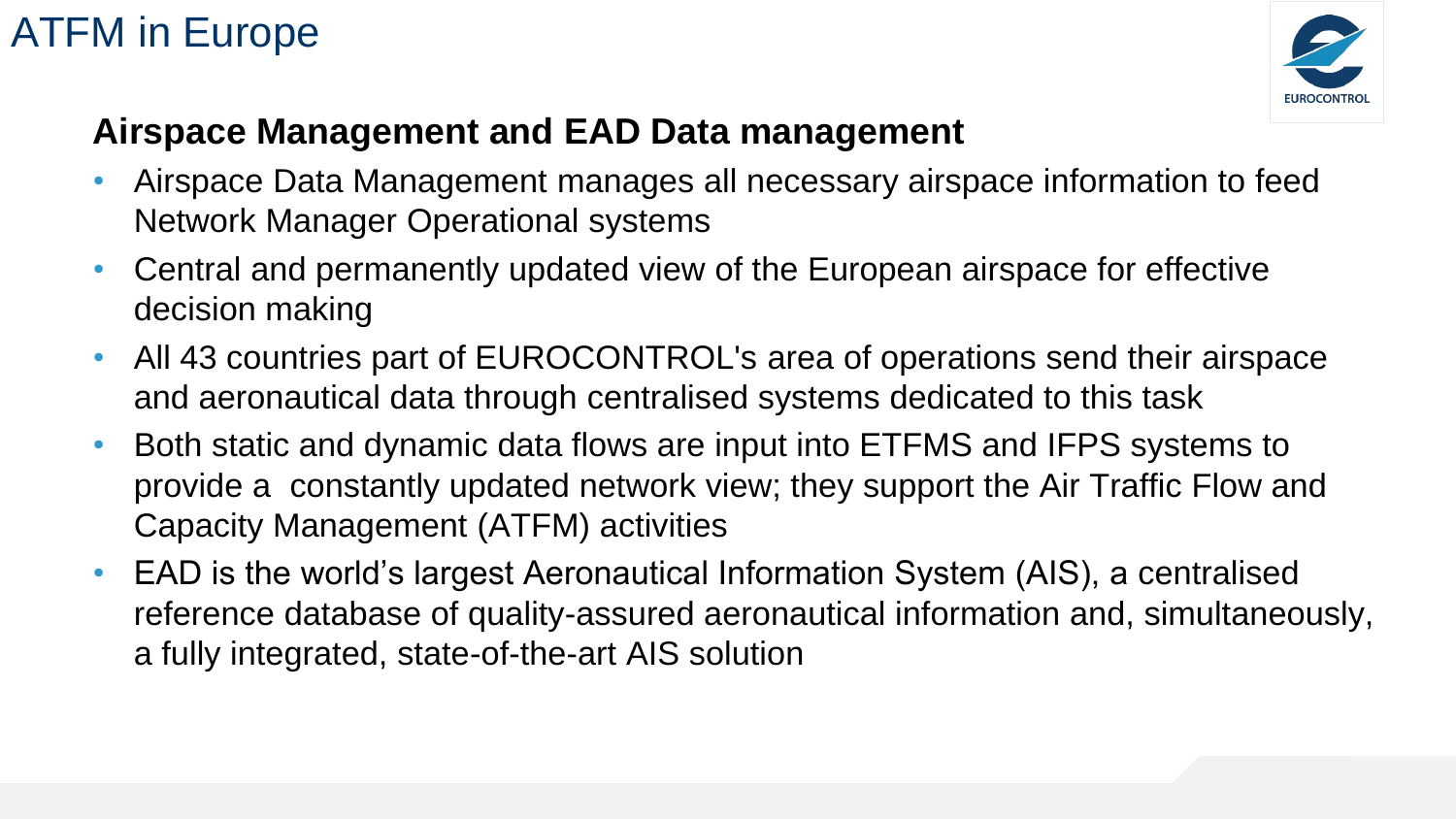

#### **IFPS - The Integrated Initial Flight Plan Processing System**

- A single, centralised flight plan reception, verification and distribution process
- The Network Manager Operations Centre receives, processes and distributes up to +37,000 flight plans a day. This concerns over 500 European airports and airfields
- All flight plans and associated messages for IFR/GAT flights or parts thereof intending to operate in IFPS Zone must be submitted by Aircraft Operators to the IFPS for processing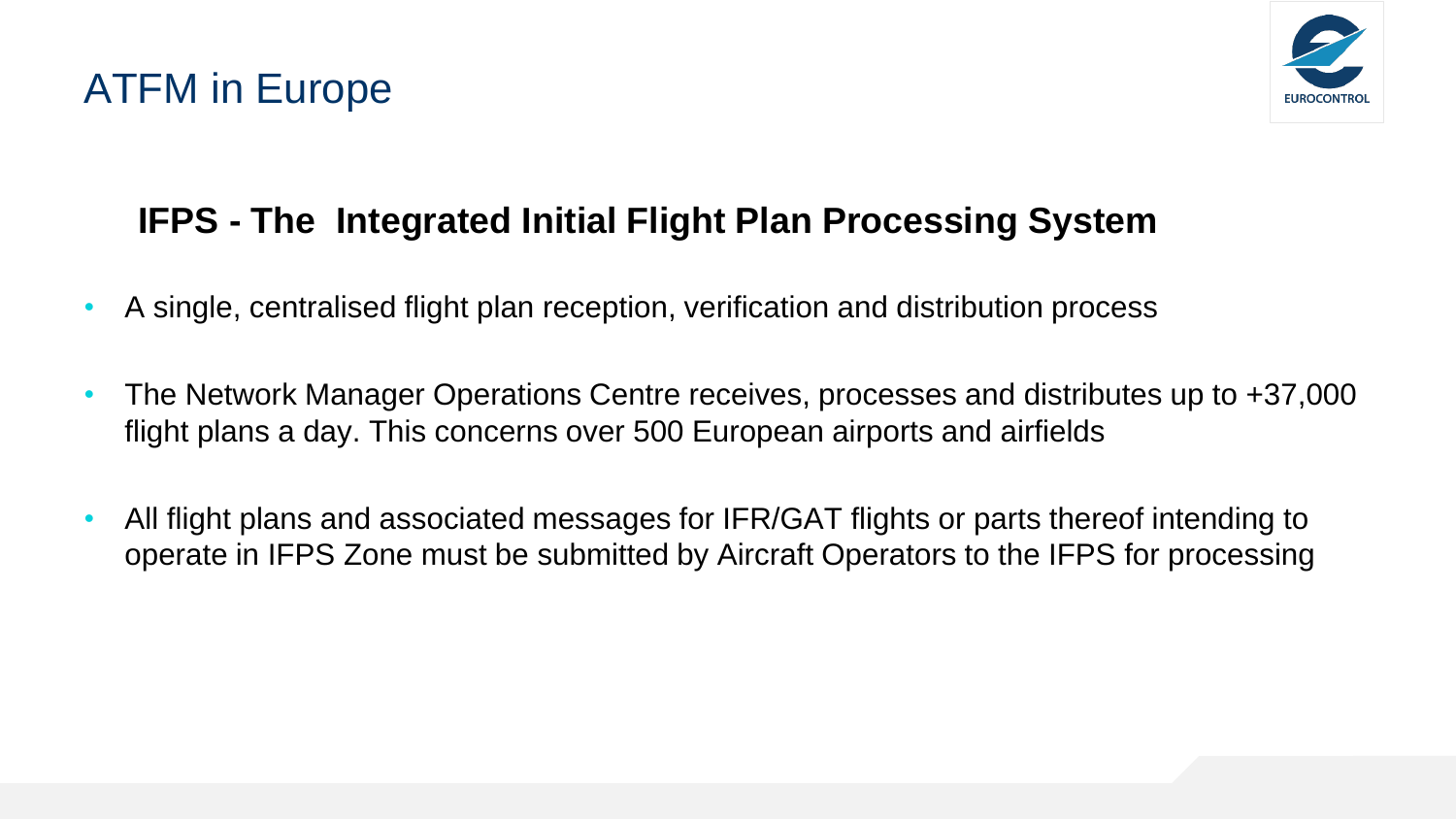

#### **ETFMS (Enhanced Traffic Flow Management System)**

- ETFMS calculates the traffic demand in every sector and airport in the area of operations, using the flight plan information received from the aircraft operations via the Integrated Flight Plan Processing System (IFPS) and flight position updates.
- Identifies and manages areas of congestion
- Allocates CTOT based on ETO.